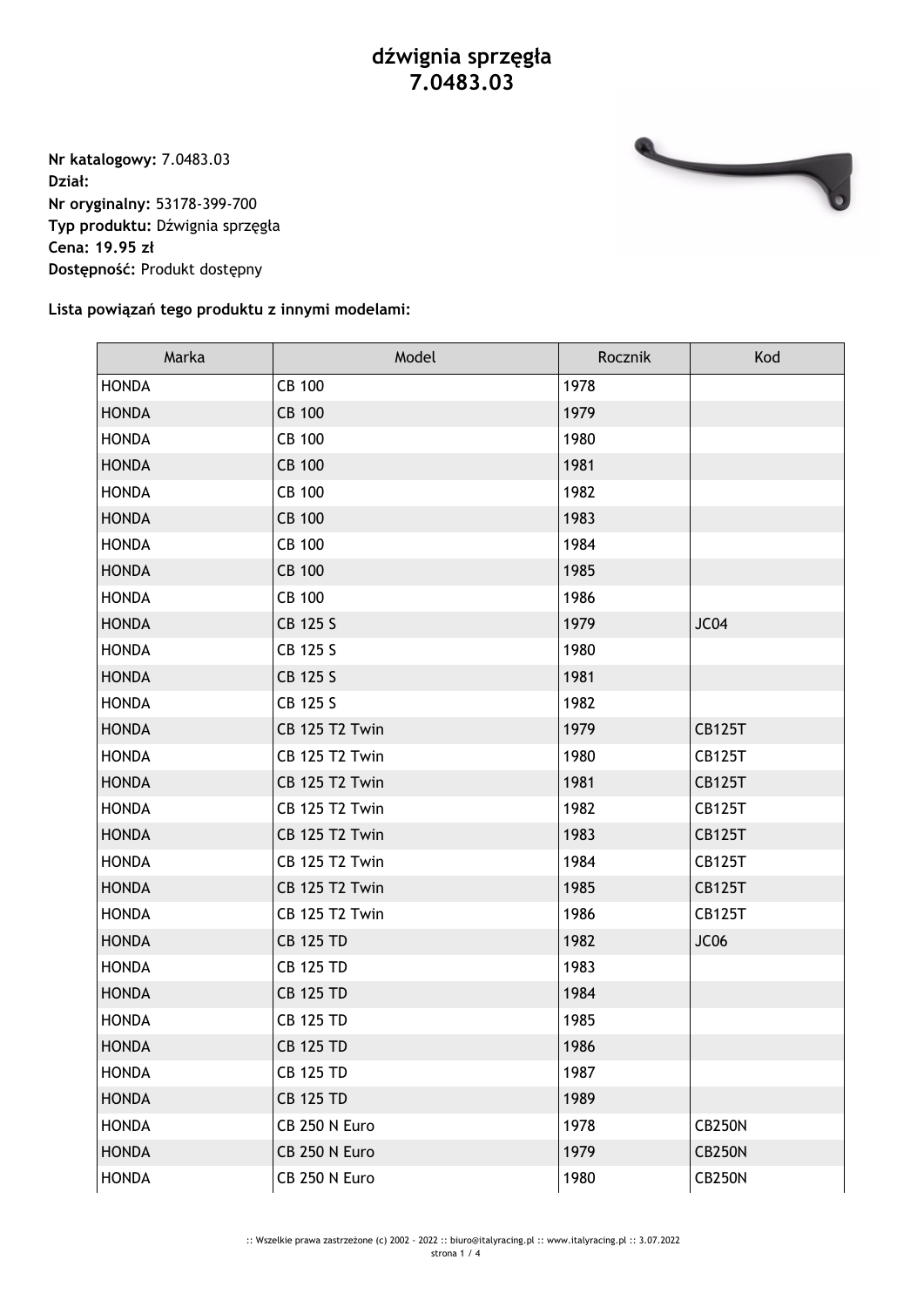| <b>HONDA</b> | CB 250 N Euro        | 1981 | <b>CB250N</b> |
|--------------|----------------------|------|---------------|
| <b>HONDA</b> | CB 250 ND Euro       | 1982 | <b>CB250N</b> |
| <b>HONDA</b> | CB 250 ND Euro       | 1983 | <b>CB250N</b> |
| <b>HONDA</b> | CB 250 Nighthawk     | 1991 |               |
| <b>HONDA</b> | CB 250 Nighthawk     | 1992 |               |
| <b>HONDA</b> | CB 250 Nighthawk     | 1993 |               |
| <b>HONDA</b> | CB 250 Nighthawk     | 1994 |               |
| <b>HONDA</b> | CB 250 Nighthawk     | 1995 |               |
| <b>HONDA</b> | CB 250 Nighthawk     | 1996 |               |
| <b>HONDA</b> | CB 250 Nighthawk     | 1997 |               |
| <b>HONDA</b> | CB 250 Nighthawk     | 1998 |               |
| <b>HONDA</b> | CB 250 Nighthawk     | 1999 |               |
| <b>HONDA</b> | CB 250 Nighthawk     | 2000 |               |
| <b>HONDA</b> | CB 250 Nighthawk     | 2001 |               |
| <b>HONDA</b> | CB 250 Nighthawk     | 2002 |               |
| <b>HONDA</b> | CB 250 Nighthawk     | 2003 |               |
| <b>HONDA</b> | CB 250 Nighthawk     | 2004 |               |
| <b>HONDA</b> | CB 250 Nighthawk     | 2005 |               |
| <b>HONDA</b> | CB 250 NightHawk     | 2006 |               |
| <b>HONDA</b> | CB 250 Nighthawk     | 2007 |               |
| <b>HONDA</b> | CB 250 Nighthawk     | 2008 |               |
| <b>HONDA</b> | <b>CB 250 RS</b>     | 1980 | MC02          |
| <b>HONDA</b> | <b>CB 250 RS</b>     | 1981 | MC02          |
| <b>HONDA</b> | <b>CB 250 RSZ</b>    | 1982 | MC02          |
| <b>HONDA</b> | <b>CB 250 RSZ</b>    | 1983 | MC02          |
| <b>HONDA</b> | <b>CB 250 RSZ</b>    | 1984 | MC02          |
| <b>HONDA</b> | CB 250 Two-Fifty     | 1996 | <b>MC26</b>   |
| <b>HONDA</b> | CB 250 Two-Fifty     | 1997 | <b>MC26</b>   |
| <b>HONDA</b> | CB 250 Two-Fifty     | 1998 | <b>MC26</b>   |
| <b>HONDA</b> | CB 400 N Euro        | 1978 | <b>CB400N</b> |
| <b>HONDA</b> | CB 400 N Euro        | 1979 | <b>CB400N</b> |
| <b>HONDA</b> | CB 400 N Euro        | 1980 | <b>CB400N</b> |
| <b>HONDA</b> | CB 400 N Euro        | 1981 | <b>CB400N</b> |
| <b>HONDA</b> | CB 400 N Euro        | 1982 | <b>CB400N</b> |
| <b>HONDA</b> | CB 400 N Euro        | 1983 | <b>CB400N</b> |
| <b>HONDA</b> | CB 400 N Euro        | 1984 | <b>CB400N</b> |
| <b>HONDA</b> | CB 400 N Euro        | 1985 | <b>CB400N</b> |
| <b>HONDA</b> | CB 400 TII Hawk      | 1978 | <b>CB400T</b> |
| <b>HONDA</b> | <b>CB 450 N</b>      | 1985 | <b>PC14</b>   |
| <b>HONDA</b> | CB 450 SC Night Hawk | 1982 |               |
| <b>HONDA</b> | CB 450 SC Night Hawk | 1983 |               |
| <b>HONDA</b> | CB 450 SC Night Hawk | 1984 |               |
| <b>HONDA</b> | CB 450 SC Night Hawk | 1985 |               |
| <b>HONDA</b> | CB 450 SC Night Hawk | 1986 |               |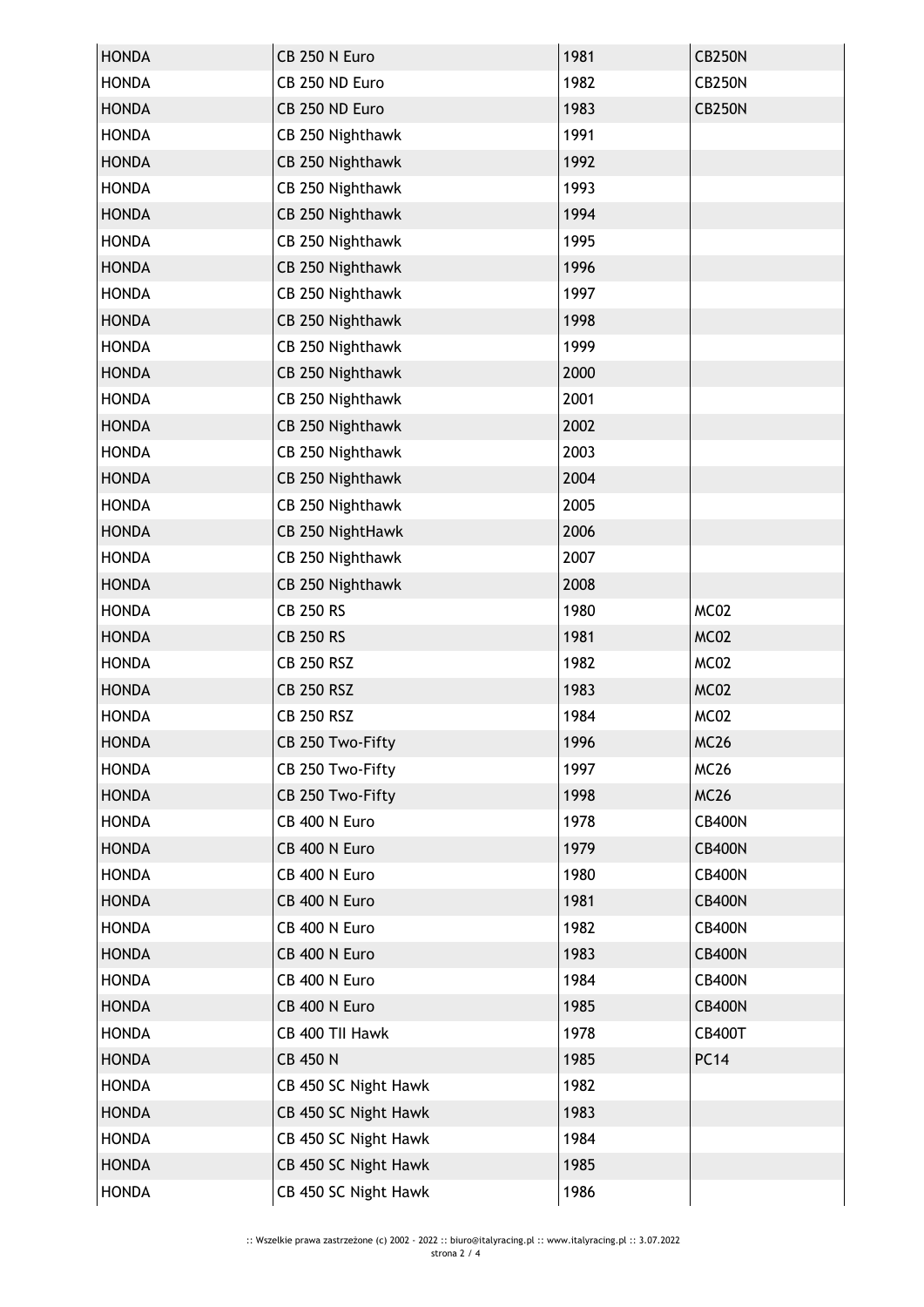| <b>HONDA</b> | CB 450 T Hawk   | 1982 |               |
|--------------|-----------------|------|---------------|
| <b>HONDA</b> | CL 250 S        | 1982 | MD04          |
| <b>HONDA</b> | CL 250 S        | 1983 | MD04          |
| <b>HONDA</b> | CM 125 C        | 1982 |               |
| <b>HONDA</b> | <b>CM 125 C</b> | 1983 |               |
| <b>HONDA</b> | CM 125 C        | 1984 |               |
| <b>HONDA</b> | <b>CM 125 C</b> | 1985 |               |
| <b>HONDA</b> | CM 125 C        | 1986 |               |
| <b>HONDA</b> | <b>CM 200 T</b> | 1980 | MC01          |
| <b>HONDA</b> | <b>CM 200 T</b> | 1981 | MC01          |
| <b>HONDA</b> | CM 250 C Custom | 1982 | MC06          |
| <b>HONDA</b> | CM 250 C Custom | 1983 | MC06          |
| <b>HONDA</b> | <b>CM 400 T</b> | 1979 | <b>NC01</b>   |
| <b>HONDA</b> | CM 400 T        | 1980 | <b>NC01</b>   |
| <b>HONDA</b> | <b>CM 400 T</b> | 1981 | <b>NC01</b>   |
| <b>HONDA</b> | CM 400 T Custom | 1982 | <b>NC01</b>   |
| <b>HONDA</b> | CM 400 T Custom | 1983 | <b>NC01</b>   |
| <b>HONDA</b> | CR 125 M        | 1977 |               |
| <b>HONDA</b> | CR 125 M        | 1978 |               |
| <b>HONDA</b> | CR 250 R        | 1978 |               |
| <b>HONDA</b> | <b>CR 250 R</b> | 1979 |               |
| <b>HONDA</b> | CR 250 R        | 1980 |               |
| <b>HONDA</b> | CX 500          | 1979 | CX500         |
| <b>HONDA</b> | CX 500          | 1980 | CX500         |
| <b>HONDA</b> | CX 500          | 1981 | CX500         |
| <b>HONDA</b> | CX 500          | 1982 | CX500         |
| <b>HONDA</b> | CX 500          | 1983 | CX500         |
| <b>HONDA</b> | CX 500 C        | 1979 | <b>PC01</b>   |
| <b>HONDA</b> | CX 500 C        | 1980 | <b>PC01</b>   |
| <b>HONDA</b> | CX 500 C        | 1981 | <b>PC01</b>   |
| <b>HONDA</b> | CX 500 C Custom | 1982 | <b>PC01</b>   |
| <b>HONDA</b> | CX 500 D        | 1980 |               |
| <b>HONDA</b> | <b>MT 50 S</b>  | 1980 | AD01          |
| <b>HONDA</b> | MT 50 S         | 1981 | AD01          |
| <b>HONDA</b> | MT 50 S         | 1982 | AD01          |
| <b>HONDA</b> | MT 80 S         | 1980 | <b>HD02</b>   |
| <b>HONDA</b> | <b>MT 80 S</b>  | 1981 | <b>HD02</b>   |
| <b>HONDA</b> | MT 80 S         | 1982 | HD02          |
| <b>HONDA</b> | TL 125 S        | 1976 | <b>TL125S</b> |
| <b>HONDA</b> | <b>XL 100</b>   | 1977 |               |
| <b>HONDA</b> | <b>XL 100</b>   | 1978 |               |
| <b>HONDA</b> | <b>XL 100</b>   | 1979 |               |
| <b>HONDA</b> | <b>XL 100</b>   | 1980 |               |
| <b>HONDA</b> | <b>XL 125 R</b> | 1983 |               |